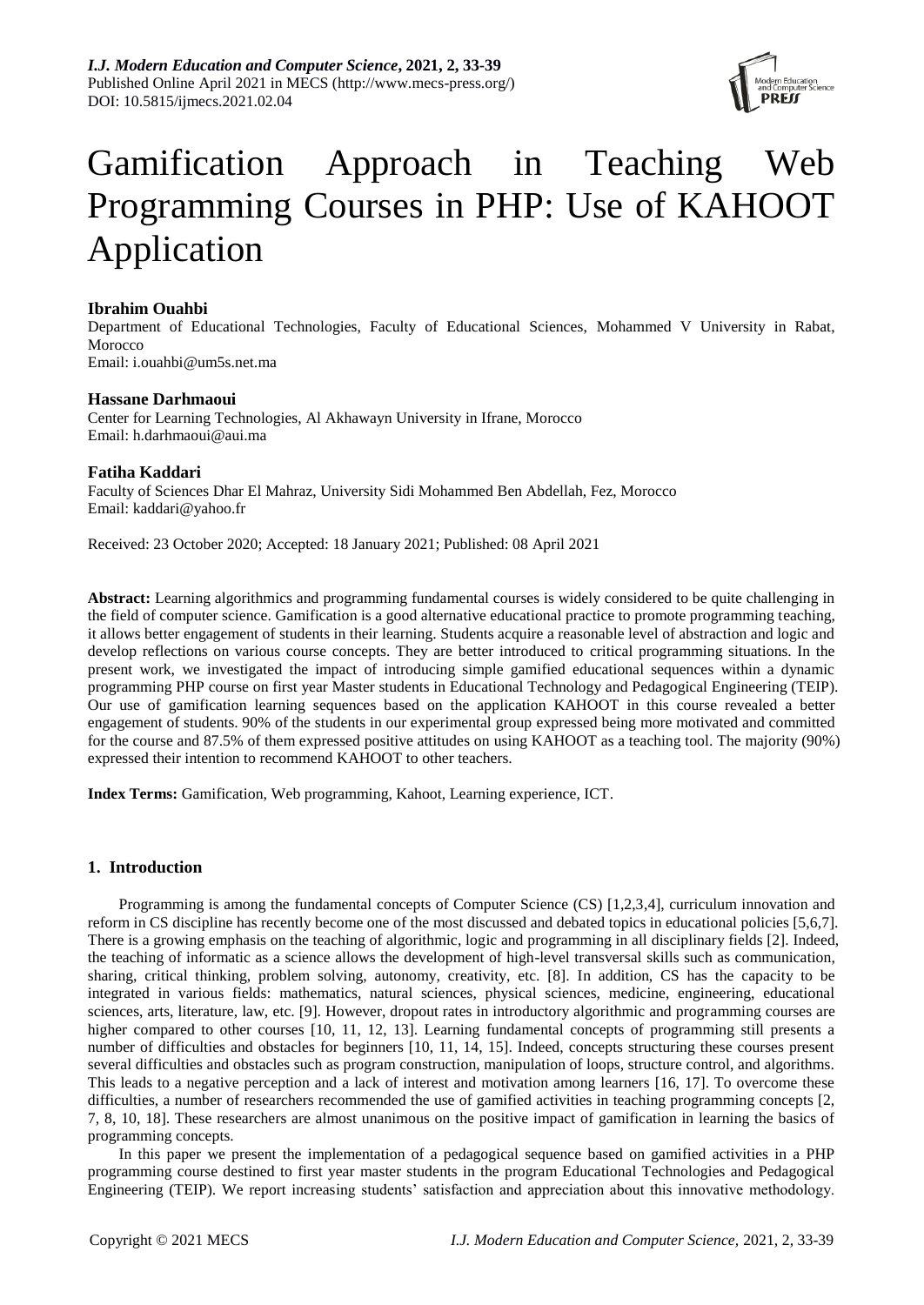Students in our experimental group were first invited to answer a questionnaire and to perform a quiz developed with the application KAHOOT<sup>1</sup>. The goal is to learn about their prior experience with educational games and to evaluate their proficiency in programming with HTML and CSS. After that, students followed an introduction to algorithmics and programming using gamified activities based on Blockley<sup>2</sup> and Light-Bot<sup>3</sup>. They were also introduced to the basics of algorithmics and learned how to make simple programs using Scratch environment [19]. Then they followed a dynamic programming course with PHP. At the end of each session, the participating students were asked to use KAHOOT to develop online quizzes about the covered concepts.

The use of gamified activities and the use of KAHOOT application in the classroom, gave students the opportunity to become more engaged in their learning in a competitive environment and to self-evaluate themselves. Our results show students growing interest in PHP programming courses following our methodology

# **2. State of the Art**

#### *A. Gamification and Serious Game*

The popularity of entertainment games among young people has prompted education researchers to explore this trend and to study the use of the cognitive power of digital games to motivate students and engage them more in their learning [20]. Since then, the pedagogical interest of games has been increasingly highlighted under other names, namely "Serious Games", "Gamification", "Educational Game" [21], etc.

The term Serious Game is generally used in IT context. This limitation of Serious Games to video games and computer media was initiated by the work of Ben Sawyer and David Rejeski, authors of the white paper: "Improving Public Policy through Game Based Learning and Simulations" [22]. Alvarez proposed a synthetic definition that implements a characteristic specific to Serious Games, namely the pedagogical scenario: Serious Game is an "application whose initial intention is to combine, in a coherent way, both serious aspects (Serious such as, in a nonexhaustive and non-exclusive way, teaching, learning, communication, or information), with playful springs from video games (Game). Such an association, which takes place through the implementation of a "pedagogical scenario", which on the computer level would correspond to the implementation of a (sound and graphic) dressing, a story and appropriate rules, is thus intended to move away from simple entertainment. This deviation seems to be indexed to the importance of the pedagogical scenario" [23].

Gamification is basically a general term for making the user's participation an enjoyable activity [24]: it's a broader concept than Serious Games, the idea is to use games and game design elements (rewards, points, levels, resources, missions, characters or avatars, progression, challenges, feedback, collaboration, luck ... ) in non-playful contexts [25]. Alomari et al, [26] reviewed several gamification techniques that can be used in different university courses. The results showed the role of certain game elements such as points, badges and leader boards in effective learning and in maintaining learner motivation and engagement. While Serious Games are most often presented in the form of a video game and used to increase intrinsic motivation, gamification is not necessarily a game and it allows for more extrinsic motivation.

#### *B. Related Work*

The recognition of the pedagogical potential of gamification in education has led to an increasing number of experiments in course gamification. Thongmak [1] explored the impact of using simple card games with a playful evaluation activity in an object-oriented programming course that focuses on student motivation and engagement. The majority of his students after his experiment felt more motivated to learn programming and the learning activities made them more engaging. Jen et al. [10] achieved similar results after applying gamification to their Java programming courses. Fotaris et al. [13] studied the impact of gamification on students' learning of Python programming. The experimental group in their study performed better in terms of commitment and final grades than the control group who took the programming courses in the traditional way. Tessler et al. [27] introduced the notion of recursivity through the serious game Cargo-Bot. At the end of their experiment, the authors noticed significant improvements on students' understanding of recursivity. Ng et al. [11] introduced gamification in their web programming courses in a blended collaborative learning environment and measured student motivation and engagement. Quizzes completed by students after their course were of a high quality that implied the increased motivation and commitment of students to learning web programming. Wolber [28] introduced his students to programming via the creation of mobile applications (quizzes, games ...) using the App Inventor environment. In addition to learning the basics of programming, students learned to use the App Inventor environment to create mobile applications that are useful in real-life situations, motivating them to engage in solving more complicated logical problems.

These bibliographical studies clearly show that the gamification in the course of programming is a priori positive:

 $\overline{a}$ 

<sup>1</sup> https://kahoot.com/

<sup>2</sup> https://blockly-games.appspot.com/?lang=fr

<sup>3</sup> http://armorgames.com/play/6061/light-bot-20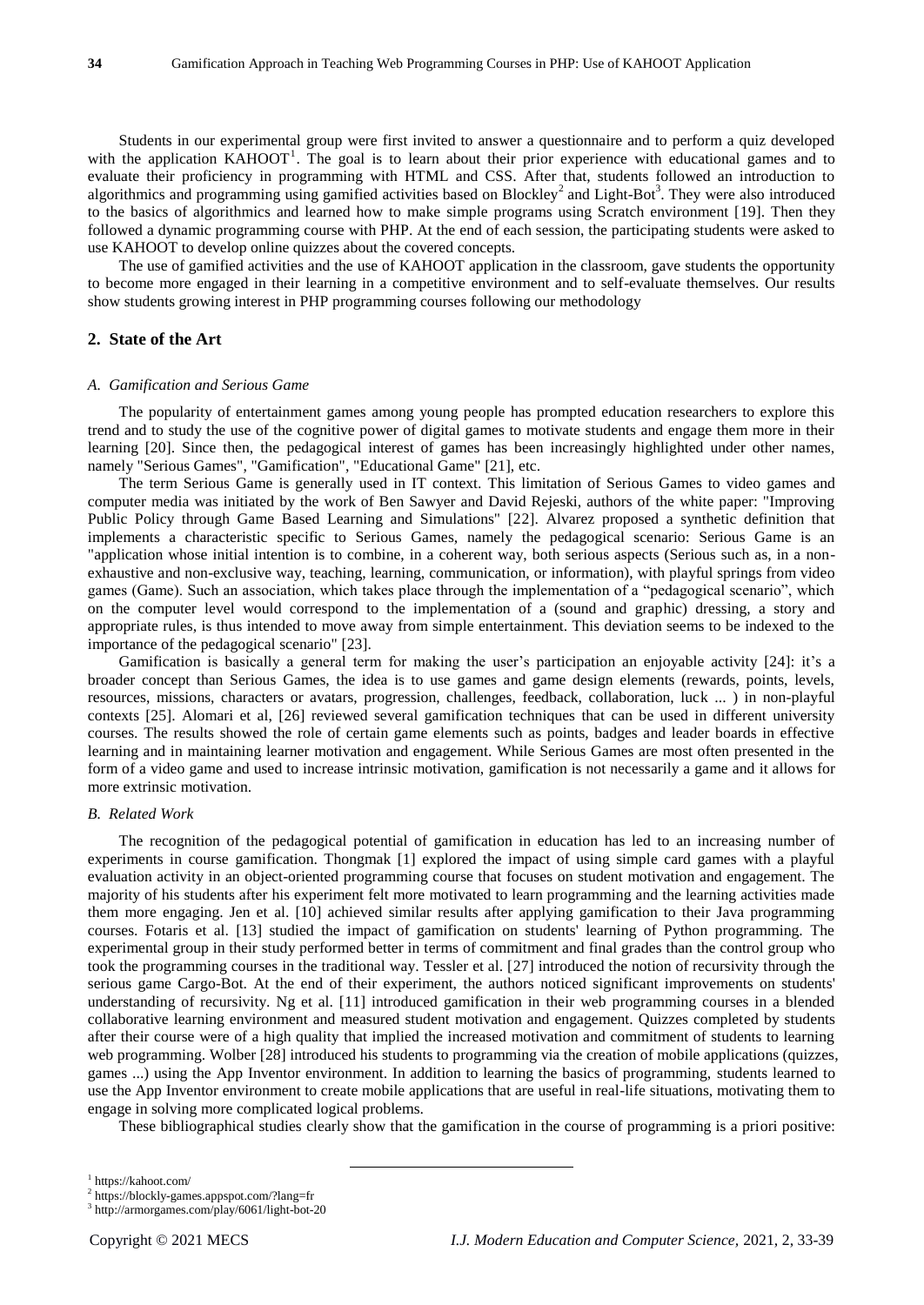- Learners are involved in a context more or less in line with their experiences, which increases their motivation and commitment and improves their perception of programming, which can only enhance their learning;
- Learners acquire the basic notions of programming;
- $\bullet$  In addition to disciplinary skills, learners develop transversal skills (21<sup>st</sup> century skills: creativity, teamwork, communication, etc.)

In the present work we are implementing gamification in teaching Web programming to first year TEIP master students. We opted for a well-defined approach combining both serious games and self-assessment tools that allowed us to reach the learning objectives of the course.

# **3. Materials and Methods**

#### *A. Context of the experiment*

The experiment was carried out within the framework of the "PHP WEB programming" module for the benefit of 32 students of the first year of the TEIP Master<sup>4</sup> at the Faculty of Educational Sciences (FSE-Rabat). This module provides students with the basic concepts of PHP programming, in order to develop pedagogical WEB applications.

## *B. Objective*

The targeted competences and the associated knowledge which concretize the contents of the elaborated pedagogical sequences are described in the description of the PHP WEB programming module. The objective of the experiment is to study the impact of gamification on the perceptions, motivation and commitment of students in their learning.

## *C. Tool used*

We used the application KAHOOT, which is a game-based learning platform that allows for the design and the elaboration of interactive quizzes (Fig. 1). The application could be used on smartphones as well as on computers.



Fig. 1. Example of a KAHOOT question made by students

#### *D. Conduct of the experiment*

The experiment was carried out at the FSE during five sessions of the PHP web programming module, in a multimedia room with Internet access. The methodology followed is illustrated in the diagram below (Fig. 2):

 $\overline{a}$ 

<sup>4</sup> http://fse.um5.ac.ma/page/master-sp%C3%A9cialis%C3%A9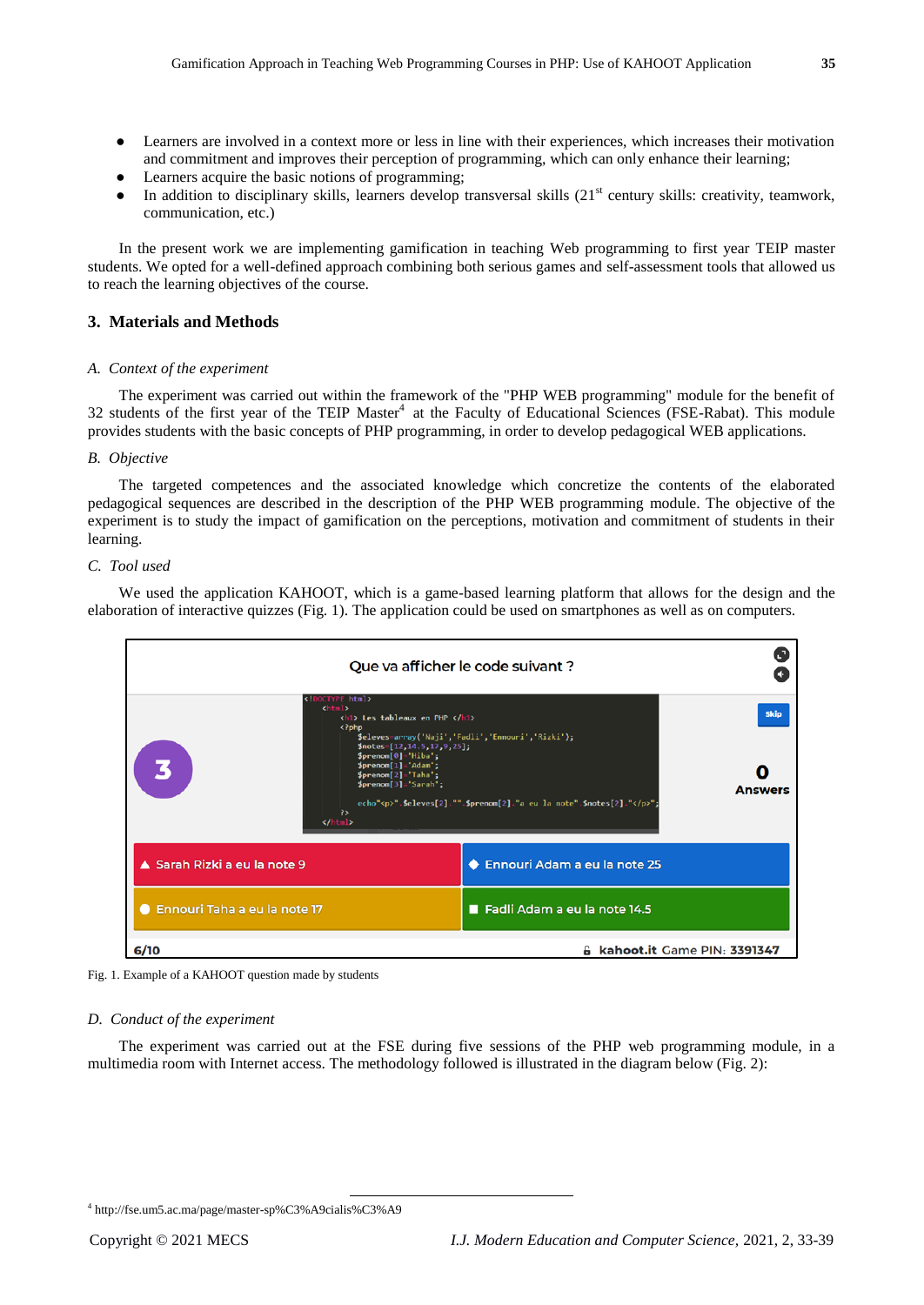

#### Fig. 2. Methodology

Before starting the experiment, the students were invited to answer a mini-questionnaire using their own mobile devices, the goal was to approach their experience with programming and playful applications. During the first session, the students were invited to answer a quiz made with the application KAHOOT. The objective was to test their prerequisites in HTML and CSS. Students then followed an introduction to algorithmics and programming using gamified activities: Blockley, Light-Bot and Scratch environment. After introducing the program of the PHP Web programming module, we presented general concepts related to Web programming. At the end of this first session, the students have attended a hands-on training on KAHOOT application where students were invited to design quizzes related to the PHP programming concepts that were presented during this first session. They were instructed to develop similar quizzes for future sessions of the module, and to share them with the instructor via Google Classroom. At the beginning of a new session, the instructor shared the developed KAHOOT quizzes of the previous session with all students and invited them to play/answer all of them outside of class time. In each session, a group of students was given 10 minutes to present the quiz they have developed right after the basics of PHP programming are presented in a normal way that consists of a PowerPoint presentation, a practical exercise, and tutorials.

To assess the attitudes and perceptions of the participating students about the experiment, at the end of the PHP Web programming module, all students were asked to fill a paper-based satisfaction survey in class. The questionnaire consisted of 15 questions on a Likert scale [29] from 1 to 5. Five response modalities are attributed to these closed questions (Strongly disagree (cf=1); Disagree (cf=2); Neither agree nor disagree (cf=3); Agree (cf=4); Strongly agree (cf=5)). The questionnaire is divided into three parts: The first part of the questionnaire measures the students' commitment and motivation during the experiment, the second concerns the participants' perception of the learning/teaching results and the third identifies their perceptions on the use of KAHOOT and ICT in education.

### *E. Data collection and processing*

Statistical processing of the collected data was carried out using SPSS software and Microsoft Excel. We note that the value of Cronbach's alpha coefficient associated with the questionnaire satisfaction is 0.74 which is greater than the minimum required threshold of 0.70 [30]. This indicates that the internal consistency of the questions asked is satisfactory.

## **4. Results and Discussion**

#### *A. Experience with programming and fun applications*

Of the 32 students in our experiment, only two students reported having prior experience with courses incorporating digital games. This finding corroborates the data from a previous study of the perceptions of 180 trainee teachers of serious games that the majority of these future teachers were not familiar with the terms serious games and gamification, and the percentage of those who reported having experimented with digital games in their school curriculum did not exceed 11.67% [31].

In addition, 22 students said they have had experience with a programming language, of these 22 students, 10 said they had an introduction to Web programming. This shows that about 70% of the students have a beginner level in Web programming. This is due to the variety of students' profiles in the TEIP Master.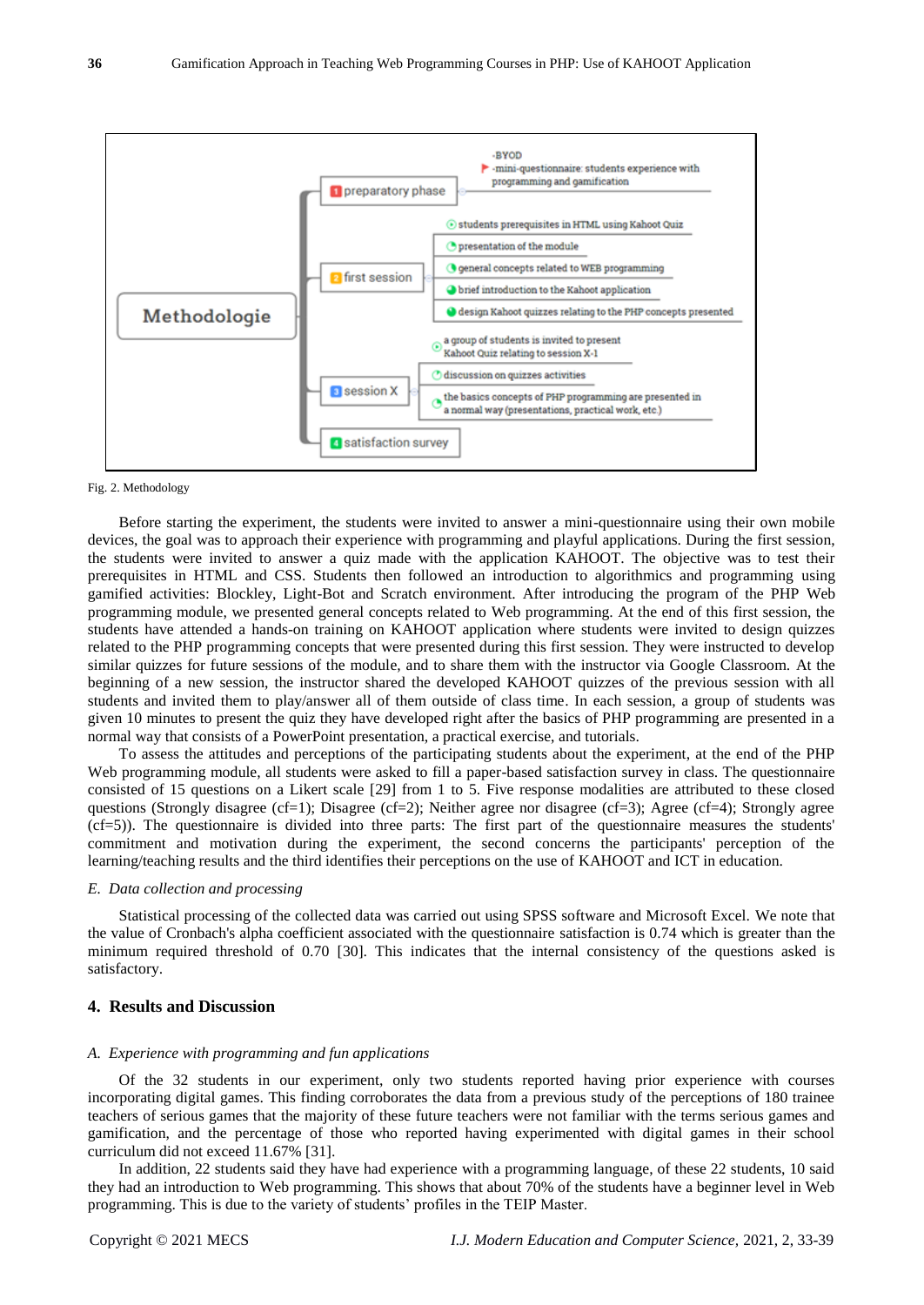#### *B. Satisfaction questionnaire*

#### *1. Students' commitment and motivation*

Table 1 shows a summary of students' responses to questions Q1 to Q6 which probe students' commitment and motivation. More than 90% of the participants (who either strongly agree or just agree) were motivated and committed, they considered the experimentation environment to be comforting and competitive. 87.50% of students reported that they were focused during the experimental class sessions and 78% of students said they had the opportunity to express their ideas with others.

| During the experiment                                               | Mean  | <b>SD</b> | D        | N      | А      | SА     |
|---------------------------------------------------------------------|-------|-----------|----------|--------|--------|--------|
| Q1. I was very focused in class                                     | 4,5   | $0.00\%$  | $0.00\%$ | 12.50% | 25,00% | 62,50% |
| Q2. I interacted competitively in class                             | 4.406 | $0.00\%$  | 6,25%    | 3.13%  | 34.38% | 56,25% |
| Q3. I have had the opportunity to express my ideas with others.     | 4.156 | $0.00\%$  | 3.13%    | 18.75% | 37.50% | 40,63% |
| O <sub>4</sub> . I felt comfortable.                                | 4,5   | $0.00\%$  | 6.25%    | 3.13%  | 25,00% | 65,63% |
| Q5. I was motivated to actively participate in the tasks requested. | 4.562 | $0.00\%$  | $0.00\%$ | 6.25%  | 31.25% | 62,50% |
| Q6. I was fully committed to completing the tasks requested.        | 4,593 | $0.00\%$  | $0.00\%$ | 3,13%  | 34,38% | 62,50% |

Table 1. Responses to questions Q1 to Q6 of the survey (N=32)

#### *2. Students' perception of learning/teaching outcomes*

64% of the students said that the use of play activities contributed to improving their understanding of basic programming concepts while 66% said that they received immediate feedback from the teacher.

#### *3. Students' perception of gamification (use of KAHOOT!)*

Table 2 shows a summary of the answers to questions Q9 to Q15 which probe students' perception of the use of the application KAHOOT. More than 87.5% of the students expressed positive attitudes on using KAHOOT as a teaching tool not only in a computer course but also in other school subjects. In addition, more than 90% of the students felt the fun and pedagogical aspect of the KAHOOT application and are motivated to seek and use other educational applications, in fact about 97% of the participants consider KAHOOT an interesting application to recommend to other teachers.

Students' involvement in the creation of quizzes allowed them to progress and produce concise and relevant questions which influenced their own mastery of the subject. This is due to the competitive environment of the gaming class where students try to challenge their peers by defining difficult and innovative questions. Overall, we feel that the students grasped the potential of gamification on motivating learners and were able to enrich their ICTE experience.

| <b>Ouestion</b>                                                                                                                      | Mean | <b>SD</b> | D        | N     | A      | <b>SA</b> |
|--------------------------------------------------------------------------------------------------------------------------------------|------|-----------|----------|-------|--------|-----------|
| Q9. I think Kahoot! can be used as a teaching tool in all school<br>subjects.                                                        | 4,59 | $0.00\%$  | 0.00%    | 9,38% | 21,88% | 68,75%    |
| Q10. I think that Kahoot! can be used in computer science<br>class.                                                                  | 4,47 | $0.00\%$  | 3,13%    | 9.38% | 25,00% | 62,50%    |
| Q11. I am interested in experimenting with Kahoot! in my<br>future teaching or learning experiences if given the<br>opportunity      | 4,50 | $0.00\%$  | 3.13%    | 6,25% | 28,13% | 62,50%    |
| Q12. Kahoot! is an interesting application to recommend to<br>teachers.                                                              | 4,56 | $0.00\%$  | 0.00%    | 3,13% | 37,50% | 59,38%    |
| Q13 I am interested in experimenting with other online<br>educational applications in my future teaching or learning<br>experiences. | 4,66 | 0.00%     | 0.00%    | 6,25% | 21,88% | 71,88%    |
| Q14 Kahoot! has encouraged me to seek and use other<br>educational applications.                                                     | 4,47 | $0.00\%$  | 3.13%    | 6.25% | 31.25% | 59,38%    |
| Q15: Kahoot! is a fun educational application.                                                                                       | 4,78 | $0.00\%$  | $0.00\%$ | 3.13% | 15,63% | 81,25%    |

Table 2 Responses to questions Q9 to Q15 of the survey(N=32)

# **5. Conclusion**

In this article, we presented and evaluated a simple implementation of gamification in teaching Web programming courses in PHP that combines serious games and self-assessment. Students were invited to create and play Kahoot quizzes with PHP programming's concepts taught in class. This had a positive effect on the students' motivation and engagement in their learning. Students progressed in the realization of quality quizzes, and at the end of the experiment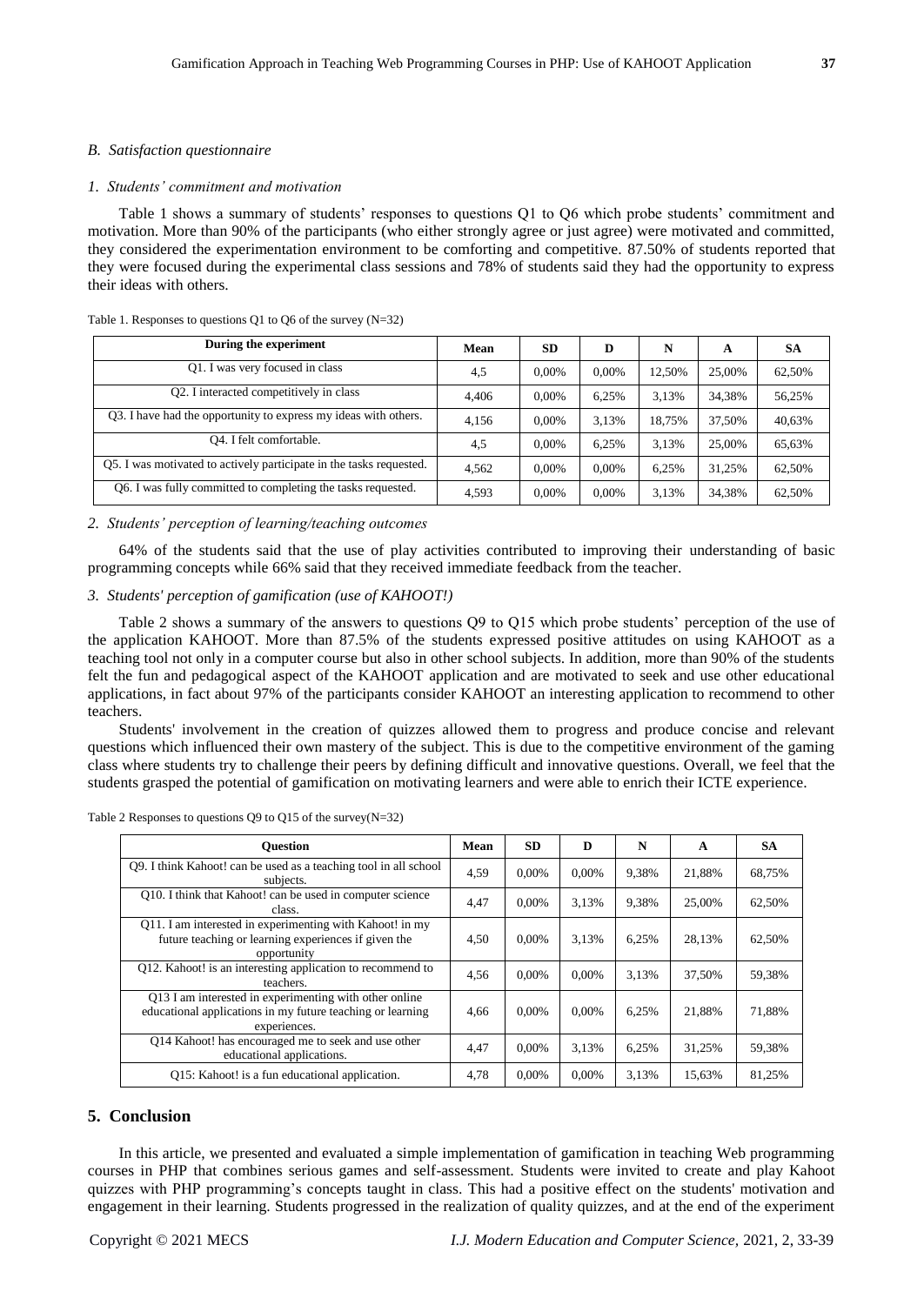they succeeded in designing innovative and relevant questions. In addition to this, our approach has introduced our students in educational technologies to teaching pedagogies incorporating gamified teaching and learning. This helped them to better grasp the pedagogical potential of gamification. Indeed, more than 90% of the students were motivated to seek and use similar gamification tools and the majority (97%) considered KAHOOT an interesting application worth recommending to other teachers.

## **Acknowledgment**

We acknowledge the assistance of Mr. Mohammed Ouahbi in proofreading this paper. We are thankful to him.

## **References**

- [1] Thongmak, M. (2018). Creating gameful experience in the object-oriented programming classroom: A case study. Online *Journal of Applied Knowledge Management (OJAKM)*, 6(1), 30-53.
- [2] Combéfis, S., Beresnevičius, G., & Dagienė, V. (2016). Learning programming through games and contests: overview, characterisation and discussion. Olympiads in Informatics, 10(1), 39-60.
- [3] Yang, T. C., Hwang, G. J., Yang, S. J., & Hwang, G. H. (2015). A two-tier test-based approach to improving students' computer-programming skills in a web-based learning environment. *Journal of Educational Technology & Society*, 18(1), 198- 210.
- [4] Biju, S. M. (2018). Best Approach to Teach Advanced Programming, *International Journal of Education and Management Engineering (IJEME)*, Vol.8, No.6, pp.37-45, 2018.DOI:10.5815/ijeme.2018.06.04.
- [5] Ouahbi, I., Darhmaoui, H., Kaddari, F., & Bemmouna, A. (2019). Computer Science Program in Moroccan Secondary Schools: Curricula Analysis", *International Journal of Modern Education and Computer Science (IJMECS)*, Vol.11, No.3, pp. 10- 15,2019. DOI:10.5815/ijmecs.2019.03.02.
- [6] Duch, P., & Jaworski, T. (2018). Enriching Computer Science Programming Classes with Arduino Game Development. In 2018 11th International Conference on Human System Interaction (HSI) (pp. 148-154). IEEE.
- [7] Azmi, S., Iahad, N. A., & Ahmad, N. (2015). Gamification in online collaborative learning for programming courses: A literature review. *ARPN Journal of Engineering and Applied Sciences*, 10(23), 1-3.
- [8] Ouahbi, I., Kaddari, F., Darhmaoui, H., & Elachqar, A. (2018). L'intégration des serious games dans les cours d'introduction de l'algorithmique et de la programmation : *Integration of serious games in teaching an introductory course on algorithmic and programming*. frantice.net, 14(1).
- [9] Adhikari, K. (2019). Exploring girls' perception on Computing careers via educational quiz-application (Master's thesis, NTNU).
- [10] Jen, L. S., & Said, S. H. M. (2018). Application of gamification in introduction to programming: A case study. PEOPLE: *International Journal of Social Sciences*, 4(3).
- [11] Ng, W. S., & Cheng, G. (2018). A collaborative blended learning approach for learning web programming. Proceedings of *International Conference on Information Communication Technologies in Education ICICTE* 2018 (pp. 49-58).
- [12] Wilson, C., Sudol, L. A. S., Stephenson, C., Stehlik, M., Acm, & Csta. (2011). Running on empty: The Failure to Teach K-12 Computer Science in the Digital Age. Inquiry : A Journal of Medical Care Organization, Provision and Financing, 48(3), 177– 82.
- [13] Robins, A., Rountree, J., & Rountree, N. (2003). Learning and Teaching Programming: *A Review and Discussion. Computer Science Education*, 13(2), 137–172.
- [14] Wang, X. M., Hwang, G. J., Liang, Z. Y., & Wang, H. Y. (2017). Enhancing students' computer programming performances, critical thinking awareness and attitudes towards programming: *An online peer-assessment attempt. Journal of Educational Technology & Society*, 20(4), 58-68.
- [15] Ouahbi, I., Kaddari, F., Darhmaoui, H., Elachqar, A., & Lahmine, S. (2015). Learning basic programming concepts by creating games with SCRATCH programming environment. Procedia-Social and Behavioral Sciences, 191, 1479-1482.
- [16] Saliba, M., Kaddari, F., Elachqar, A., & Chahwan, J. (2014). Comparative Study of the IT Teaching/Learning in School Contexts: *Lebanese and Moroccan.Procedia-Social and Behavioral Sciences*, 116, 4650-4653.
- [17] Violino, B. (2009). Time to reboot. Communications of the ACM, 52(4), 19-19.
- [18] Fotaris, P., Mastoras, T., Leinfellner, R., & Rosunally, Y. (2015). From hiscore to high marks: Empirical study of teaching programming through gamification. In European Conference on Games Based Learning (p. 186). Academic Conferences International Limited.
- [19] Malan, D. J., & Leitner, H. H. (2007). Scratch for budding computer scientists. ACM Sigcse Bulletin, 39(1), 223-227.
- [20] Gee, J. P. (2005). Good video games and good learning. In Phi Kappa Phi Forum (Vol. 85, No. 2, p. 33). The Honor Society of Phi Kappa Phi.
- [21] El Mhouti, A., Nasseh, A., & Erradi, M. (2016). A Framework to Stimulate Collaborative e-Learning through Collaborative Educational Games Modeled Using IMS-LD, *International Journal of Information Technology and Computer Science (IJITCS)*, Vol.8, No.4, pp.19-27, 2016. DOI: 10.5815/ijitcs.2016.04.03
- [22] Sawyer, B., & Rejeski, D. (2002). Serious Games: Improving public policy through game-based learning and simulation.
- [23] Alvarez, J. (2007). Du jeu vidéo au Serious Game: approches culturelle, pragmatique et formelle (Doctoral dissertation, Toulouse 2).
- [24] Ghanyani, U. S., Murad, M., & Mahmood, W. (2018). Crowd-based Requirement Engineering, *International Journal of Education and Management Engineering (IJEME)*, Vol.8, No.3, pp.43-53, 2018.DOI: 10.5815/ijeme.2018.03.05